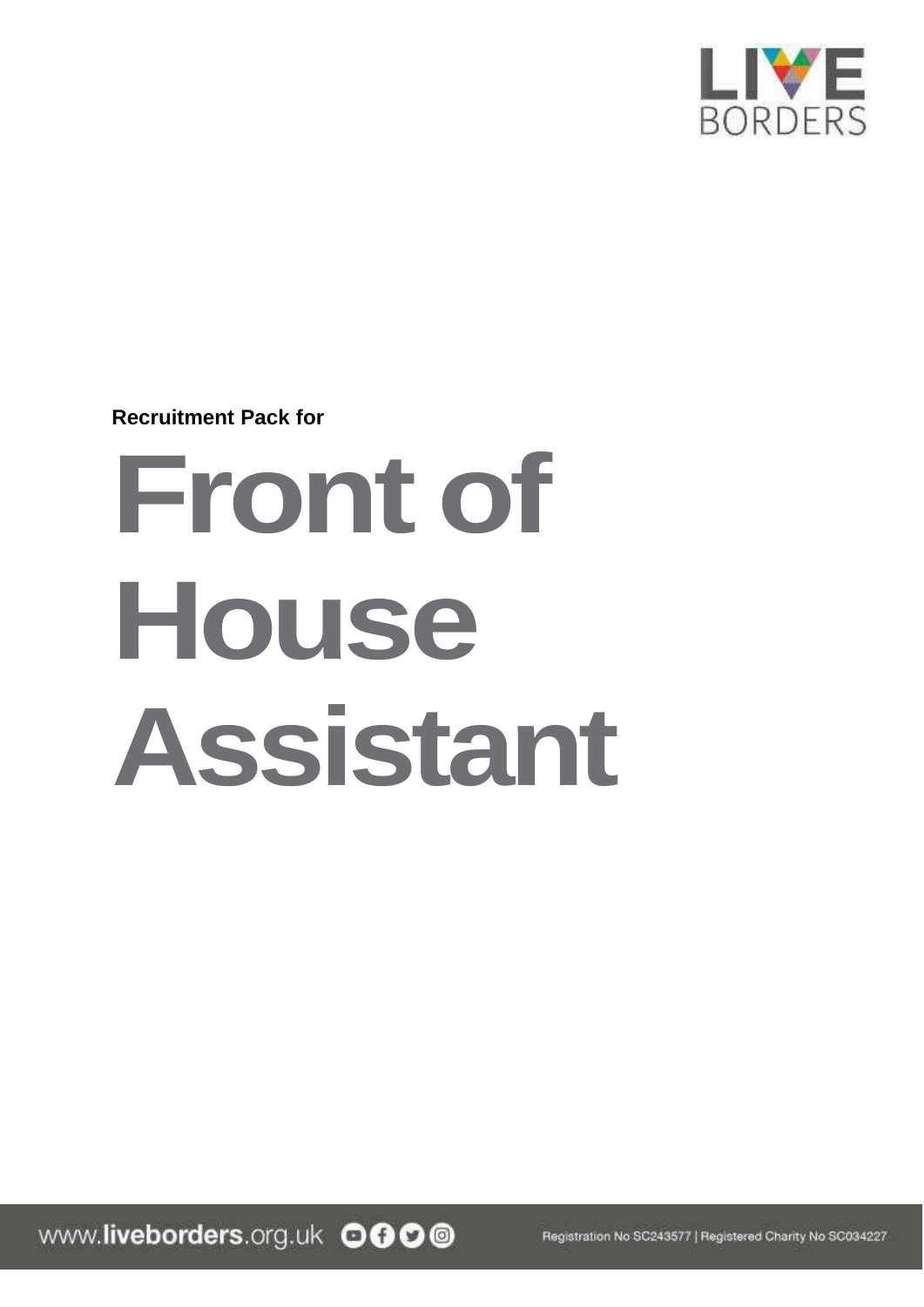

Dear Applicant

**Interviews: TBC**

**Post: Casual Front of House Museum Assistant (Seasonal) Closing Date: Thursday 30th June 2022 at 17:00**

Thank you for the interest you have shown in our casual Front of House Assistant post.

This is an exciting time to join Live Borders and our Museums and Galleries service. We have the following Front of House Assistant vacancies available.

Coldstream Museum

This recruitment pack will give you the following information to assist you in your application:

- Introduction to Live Borders
- Our Strategic Vision
- Our Service
- Job Description and Person Specification
- Conditions of Employment

 If you would like to apply for this post, you will find an Application Form & Guidance along with an Equal Opportunities Monitoring Form on our website at https:/[/www.liveborders.org.uk/jobs/](http://www.liveborders.org.uk/jobs/) Please complete both and return to recruitment@liveborders.org.uk

www.liveborders.org.uk OOOO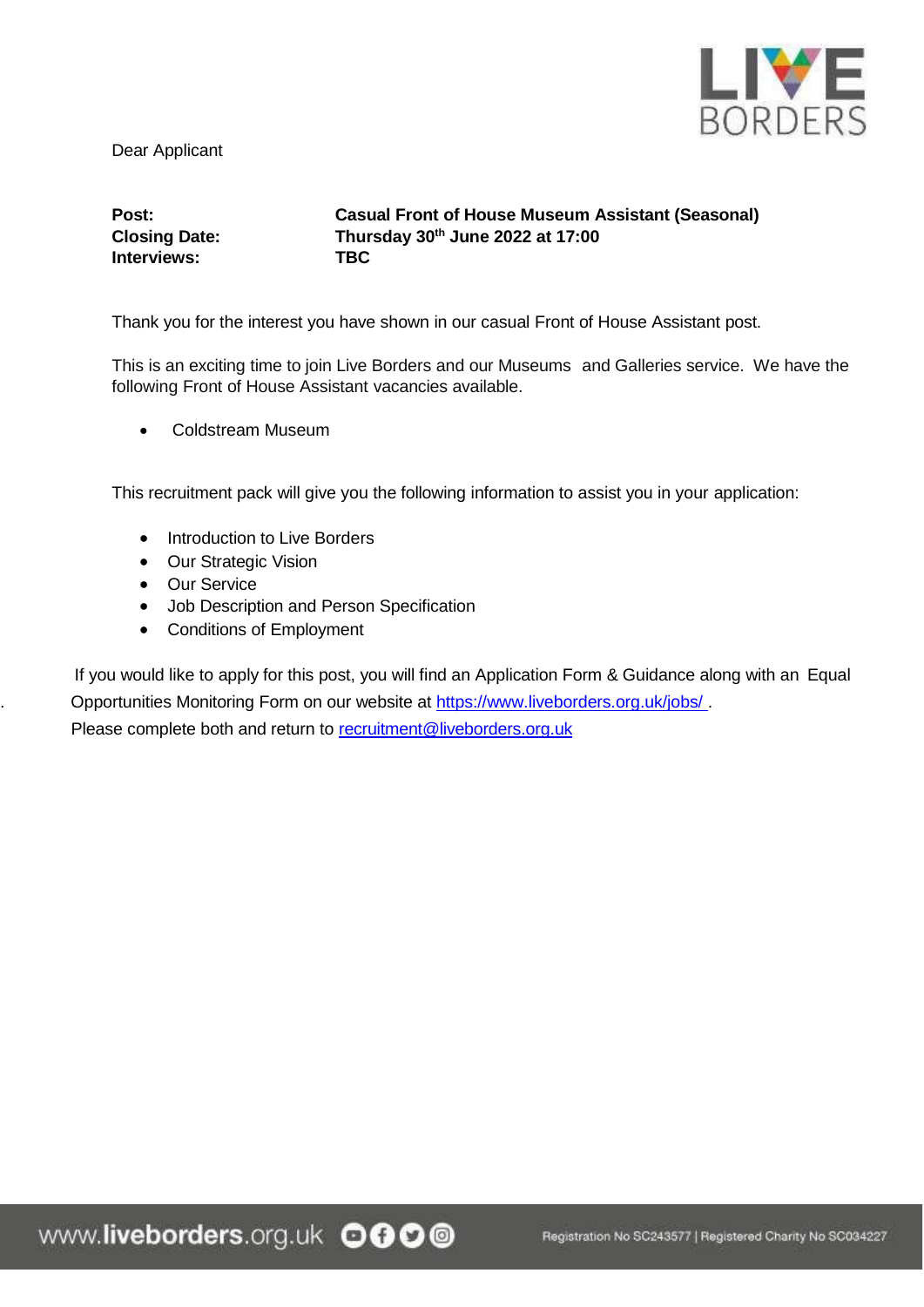

# **Introduction to Live Borders**

Live Borders is the sport, leisure and culture trust for the Scottish Borders –we are a charity. Our aim is for everyone living, working and visiting the Borders to be **healthier, happier and stronger.**

Live Borders is governed and led by a Board of 15 Trustee who set the strategic direction and monitors performance of the organisation.

## **Our Strategic Vision**

**Vision:** Everyone living in, working in, and visiting the Borders to be healthier, happier and stronger.

**Mission:** We use our energy, enthusiasm and knowledge to support more people to experience more, learn more, and move more.

**Strategic Goals:**

- Expand levels of participation
- Grow our earned income
- Develop plural funding streams
- Build on our reputation for great customer service
- Be a sustainable charity
- Nurture our people.

# **Our Aims and Values**

At the heart of Live Borders is our commitment to improve lives through physical activity, sport and culture. We use our energy, enthusiasm and knowledge to support people to experience more, learn more and move more.

Our Values underpin all that we do: Live Borders Values

Every penny spent with us is reinvested into supporting active, creative and healthy communities.

The executive team, made up of our CEO and 3 Directors, provide the strategic lead on the management and development of Live Borders to ensure we are a sustainable, dynamic and flexible organisation fit for the future and that meets our stated outcomes.

As we re-emerge from the challenges of Covid 19 and a lockdown which has seen Live Borders unable to deliver any of its services to customers we are now entering a period of recruitment to meet our new ways of working and our ever expanding programmes of activity. Here are some of the ways in which the way we do things are different:

https:/[/www.liveborders.org.uk/what-to-expect-getting-you-back-safely/](http://www.liveborders.org.uk/what-to-expect-getting-you-back-safely/)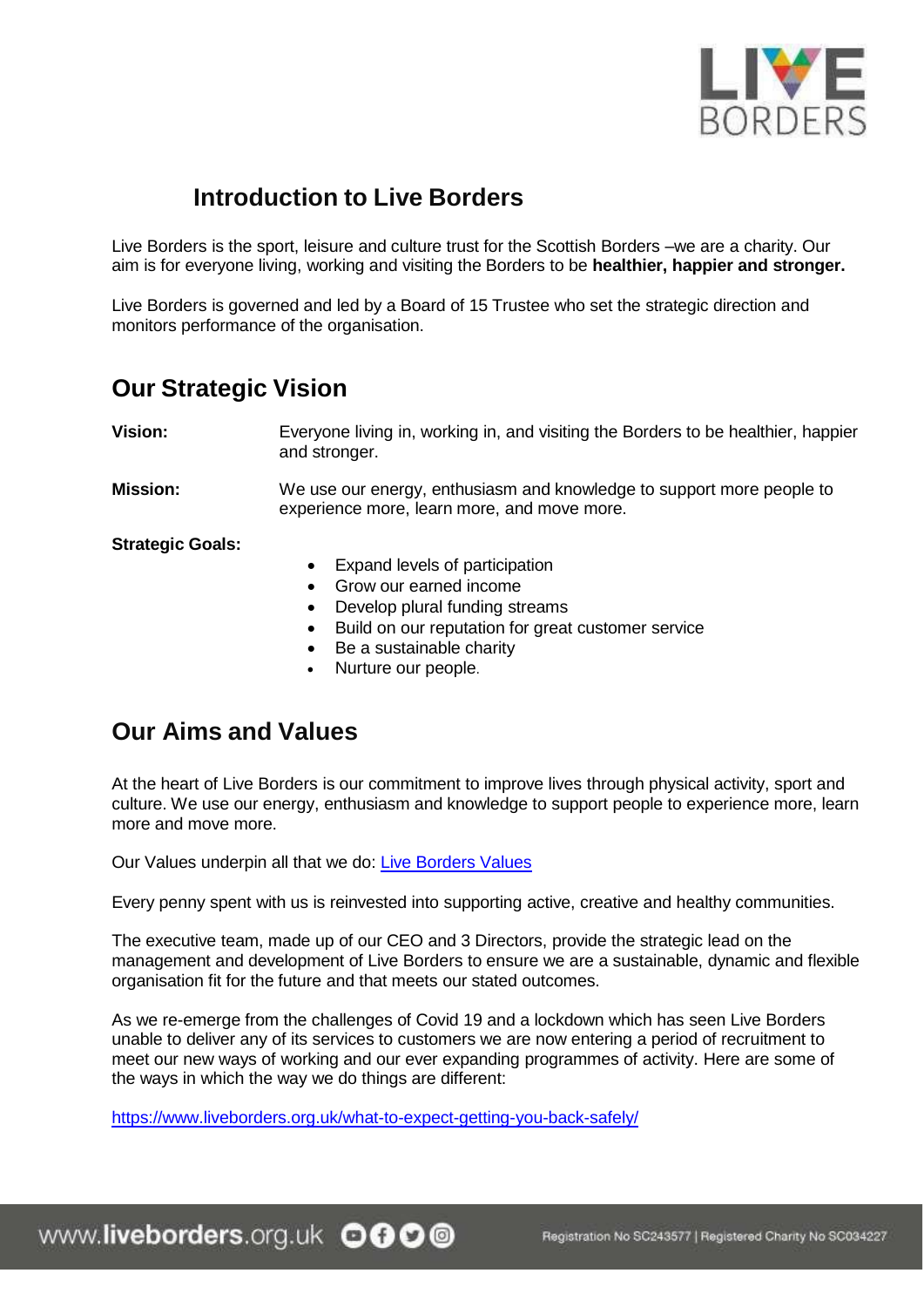

# **Museums, Galleries and Archives**

## **Museums and Galleries**

Live Borders manages 11 museums and galleries and their collections, including a programme of temporary exhibitions and associated educational, learning opportunities and events.

The museums are individually unique – due to the historically important buildings they occupy or by virtue of the collections on display and in store. The museums are inextricability linked to their communities and represent centuries of innovation, creativity, history and achievement.

| <b>Museums and Galleries</b>           | <b>Town</b>    |
|----------------------------------------|----------------|
| <b>Borders Textile Towerhouse</b>      | <b>Hawick</b>  |
| <b>Coldstream Museum</b>               | Coldstream     |
| <b>Duns Exhibition Room</b>            | Duns           |
| Halliwell's House Museum               | <b>Selkirk</b> |
| <b>Hawick Museum</b>                   | <b>Hawick</b>  |
| Jim Clark Motorsport Museum            | Duns           |
| Jedburgh Castle Jail and Museum        | Jedburgh       |
| Mary Queens of Scots' Visitor Centre   | Jedburgh       |
| Old Gala House                         | Galashiels     |
| Sir Walter Scott's Courtroom           | <b>Selkirk</b> |
| <b>St Ronan's Wells Visitor Centre</b> | Innerleithen   |
| <b>Tweeddale Museum and Gallery</b>    | Peebles        |

Our Museums tell the story of the Borders people from the earliest times to the present day; from Borders Reivers to Coldstream Guards. Four of the museums house art galleries which host a wide and varied programme of contemporary visual art and craft exhibitions. Apart from Jim Clark Motorsport Museum in Duns, which has an admission charge, all our museums are free but rely on donations to support their running costs and development.

## **Archives - Heritage Hub, Hawick**

The Heritage Hub is the home of the Scottish Borders Archive and Local History Service. It cares for a wide range of archive documents and local history publications from the four historic counties of Berwickshire, Peeblesshire, Roxburghshire and Selkirkshire.

The Heritage Hub is a ScotlandsPeople Centre.

You can have unlimited access to one of the world's best online sources of original family history information. There are almost 100 million records to look through for Scottish ancestry research, with census, wills, statutory birth, marriage and death, Old Parish and Roman Catholic records and a growing series of Valuation Rolls.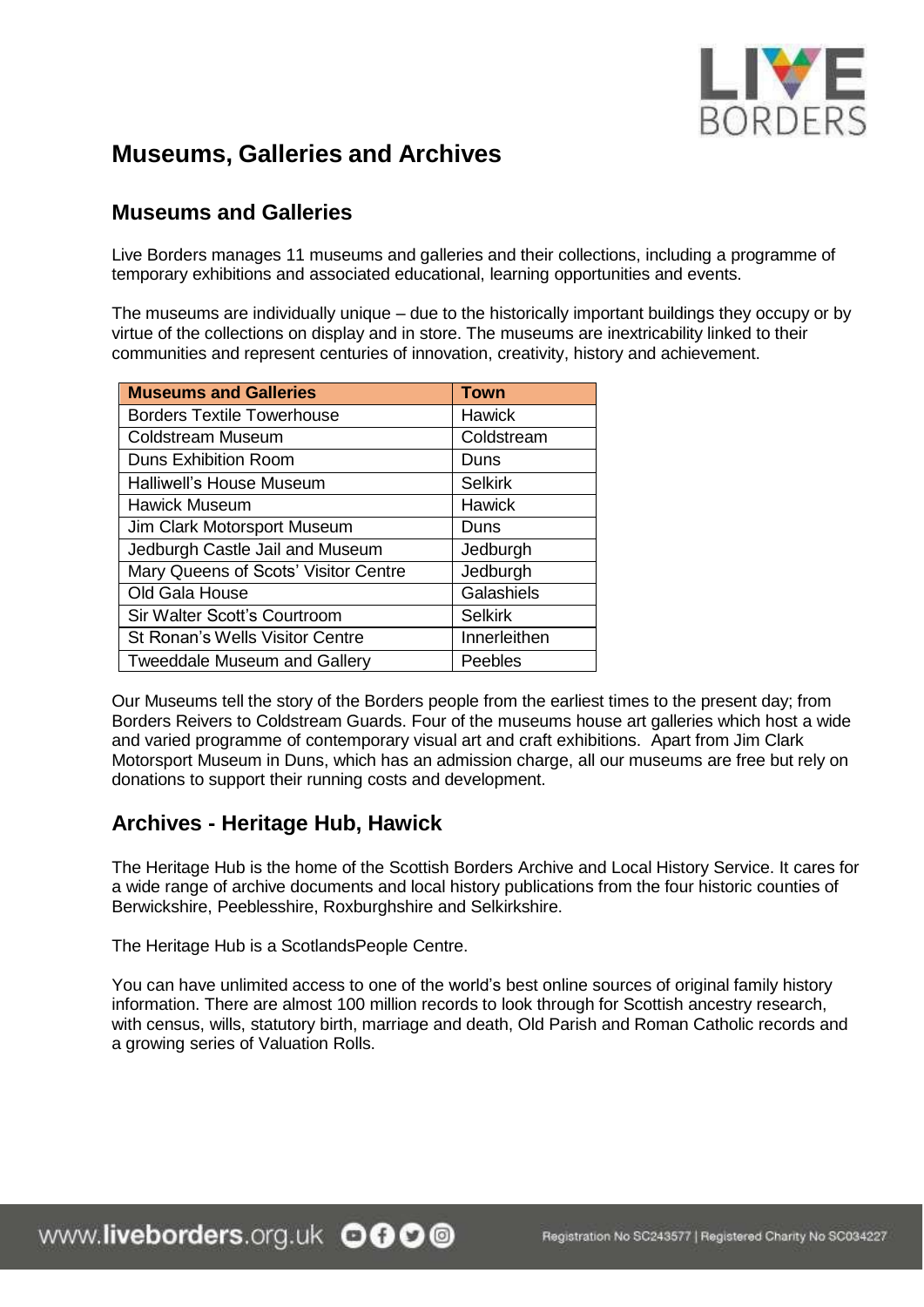

### **Front of House Team**

Our Front of House teams are integral to our successful Museums and Galleries, we want every visitor to be greeted with a warm welcome to our venues and experience a level of customer care which is second to none. We are looking for confident people who are customer focused with a friendly, approachable manner as well as an eye for detail and ability to maximize income through sales and donations.

Our teams throughout our Museums and Galleries are small and friendly, working together throughout the season to provide that welcoming environment that all our visitors enjoy.

We're always looking for those confident, smiley people who can bring alive our museums and galleries for visitors with their customer focus, local knowledge and passion for history.

www.liveborders.org.uk OOOO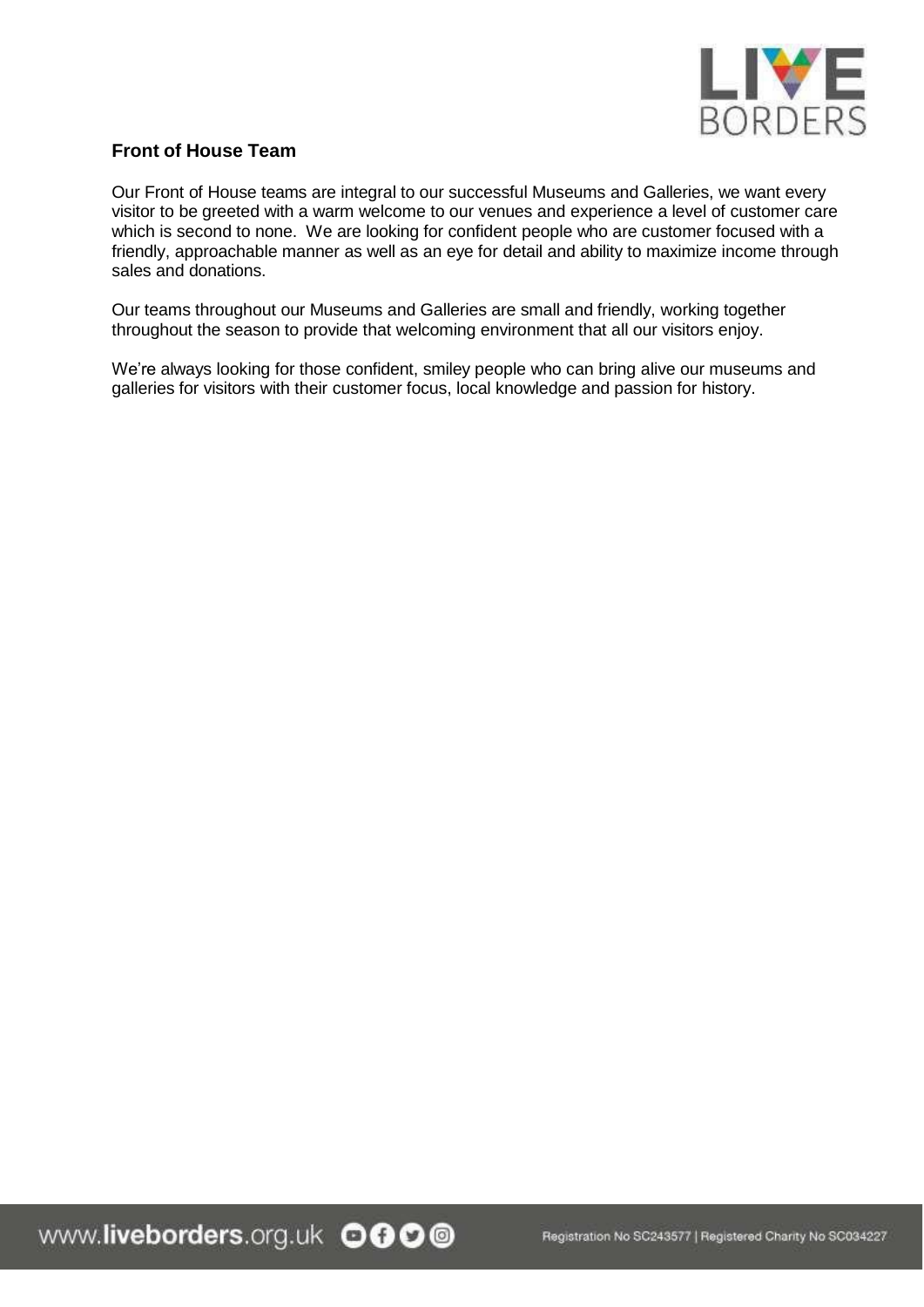

## **Job Description**

#### **Job Purpose:**

To take an active role with the day to day running of the venue. Including running reception desk, gift shop, room bookings and display area operations. Key function is to provide first class services to the visiting public.

#### **Responsibilities:**

- 1. Provide a first class visitor experience at all times and act as a role model for excellent customer service.
- 2. Undertake reception duties, (e.g. admission of members of the public, dealing with enquiries, process bookings and retail sales using electronic systems, issuing customer research paperwork, maintain and monitor electronic records, etc.).
- 3. Work in the attraction shop/retail area, actively selling merchandise, merchandising, restocking and rotating stock as well as ensuring general up keep of the area.
- 4. In line with legal and operational guidelines, process cash and card transactions, bank income and complete daily and weekly income records.
- 5. Proactively encourage visitors to make a donation to support their visit, actively upselling benefits of contributing through donations.
- 6. Actively and accurately deliver visitor information on the attraction, other Live Borders facilities and the wider visitor/heritage economy of the Borders and beyond using a range of resources including on site materials and digital facilities.
- 7. Dealing with general enquiries and relaying these to relevant staff where appropriate, recording data relating to offers of prospective loans or donations received from the public.
- 8. Assist with the proper security of the venue, including key holding duties.
- 9. Follow daily cleaning and housekeeping tasks associated with maintaining an excellent customer service experience, including but not limited to; emptying waste bins, dusting, glass cleaning and vacuuming, customer toilet checks throughout the day, welcome area outside building is clean and well presented. This work will involve some handling and lifting abilities and use of standard cleaning equipment.
- 10. Liaising with the Assistant Curator/Supervisor regarding matters relating to the museum, displays, collections and facilities as per agreed procedures. Ensure that museum displays are fit for purpose i.e. supplies of hands-on material are adequate, electronic equipment is in working order, displays/interpretation are in place.
- 11. Assist at events including, private views, education activities and group visits.
- 12. Undertaking minor maintenance/repairs as directed to the displays, fixtures and fittings, including replacing light bulbs (where possible), monitoring environmental conditions (where appropriate) and ensuring that all matters of significance are recorded appropriately and reported to Assistant Curator/Supervisor for attention.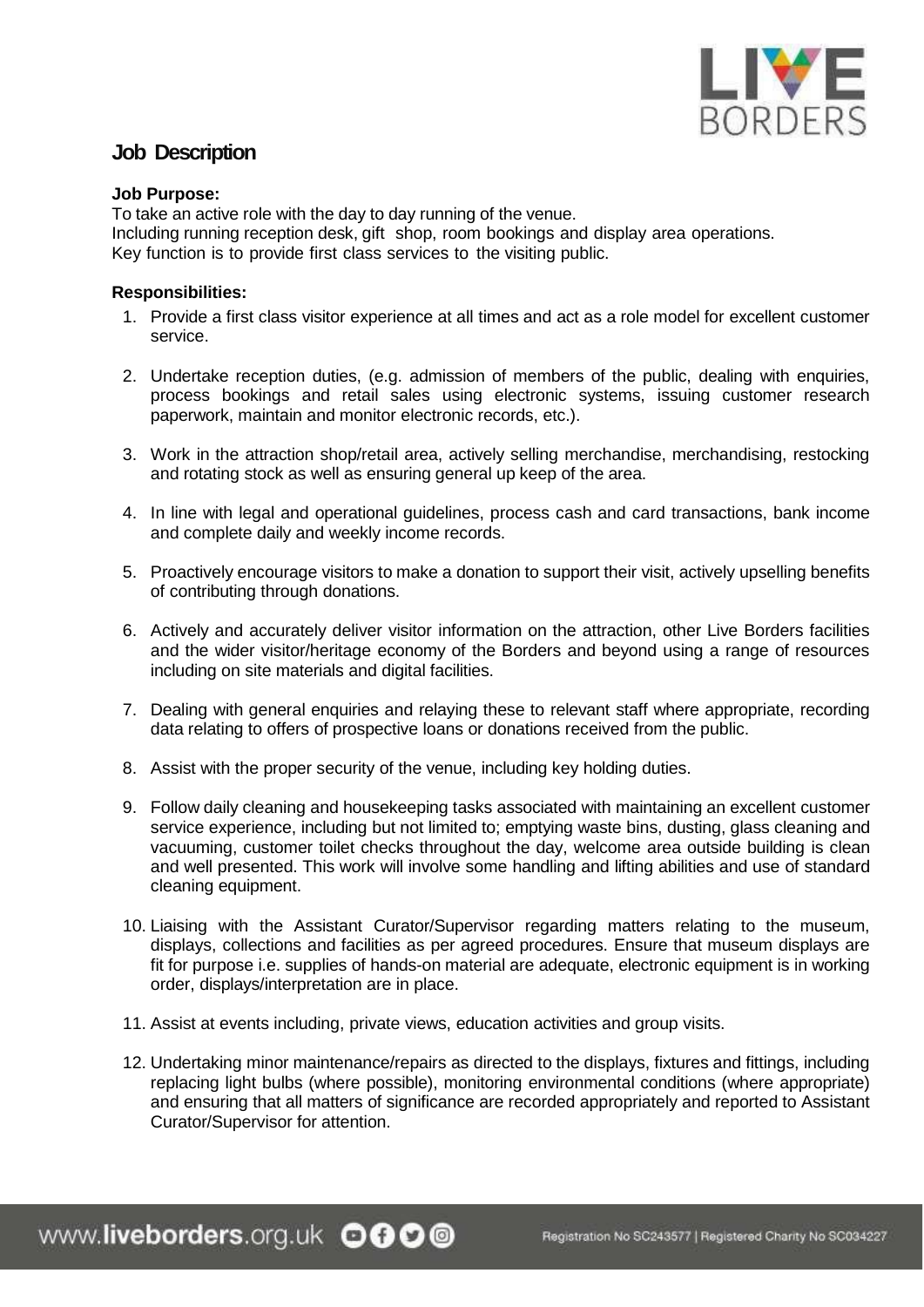

- 13. Undertake occasional work on the museum collections as directed including; compiling and checking paper records, museum paperwork duties, data collation and input, answering enquiries and re-packing boxes of museum objects as per established procedures.
- 14. Build and maintain good working relationships with colleagues within the organisation
- 15. Comply with, and ensure compliance with, all Live Borders policies and procedures
- 16. Ensure services meet Health and Safety standards established by Live Borders
- 17. As an employee you must take reasonable care for the health and safety of yourself, other employees and anyone else who may be affected by your work activities carried out. Employees shall work in accordance with policies, procedures, information, instructions and / or training received.
- 18. This job description is indicative of the nature and level of responsibility associated with the job. It is not exhaustive and there may be a requirement to undertake your duties in another Live Borders venue to meet requirements of the Service or Live Borders.

#### **Other details:**

Staff may be required to work out of hours and weekends.

Lone working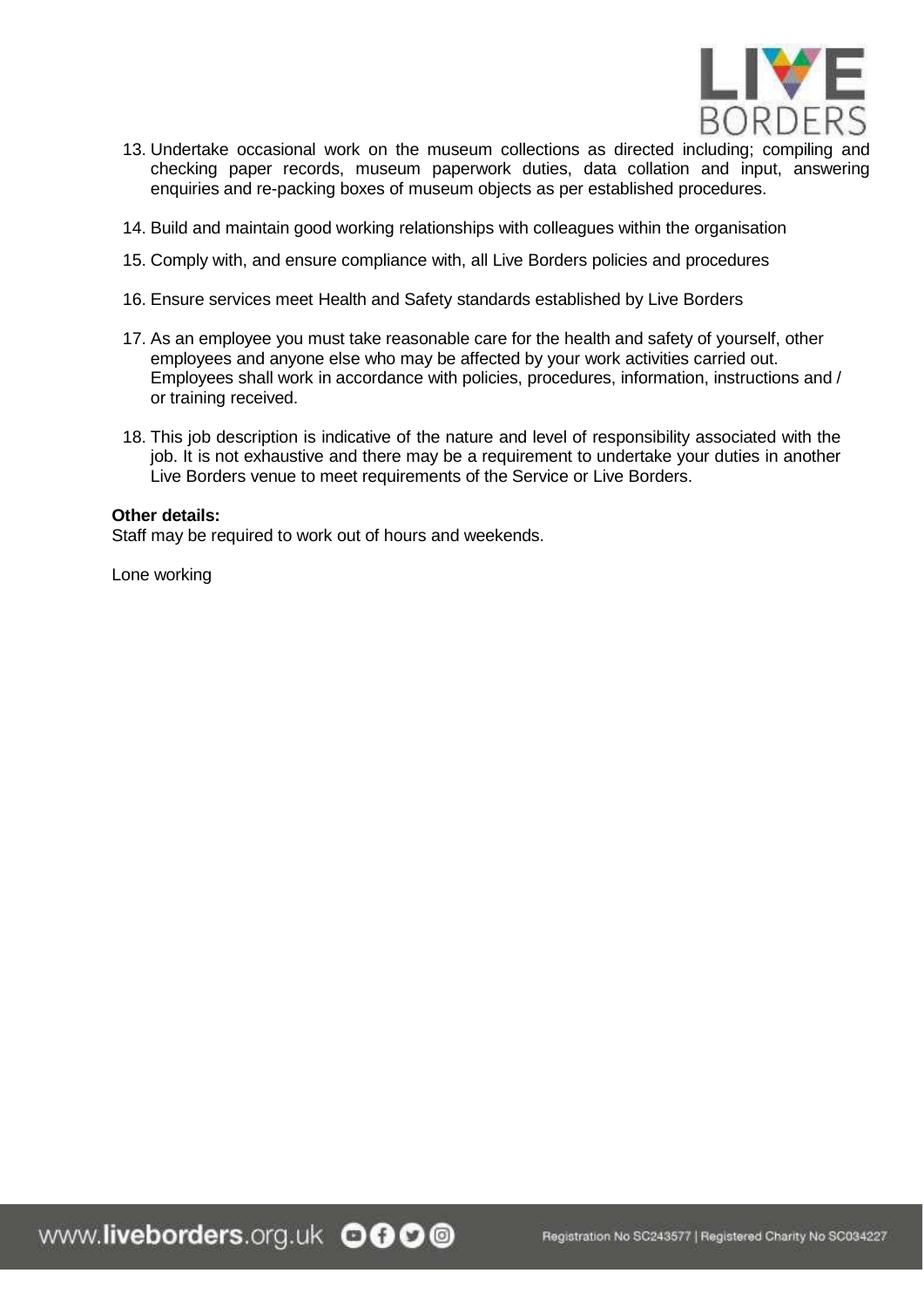

#### **Person Specification**

| <b>EDUCATION</b>                                                                                                                  |                       |                                                                                   |                       |
|-----------------------------------------------------------------------------------------------------------------------------------|-----------------------|-----------------------------------------------------------------------------------|-----------------------|
| <b>Essential</b>                                                                                                                  | <b>Assessed</b>       | <b>Desirable</b>                                                                  | <b>Assessed</b>       |
|                                                                                                                                   | <u>by</u>             |                                                                                   | by                    |
| A good all round standard of education                                                                                            | A                     | <b>Recognised Customer Care</b><br>Certificate                                    | A/Int                 |
| <b>EXPERIENCE</b>                                                                                                                 |                       |                                                                                   |                       |
| <b>Essential</b>                                                                                                                  | <b>Assessed</b><br>by | <b>Desirable</b>                                                                  | <b>Assessed</b><br>by |
| Minimum 1 years' experience of<br>working with people as customers                                                                | A                     | Reception/ Front of house<br>work in a tourism business                           | A/Int                 |
| Experience of cash handling                                                                                                       | A                     | Sales/ retail experience                                                          | A/Int                 |
| Team working                                                                                                                      | A/Ref                 | Keyholding and setting<br>security alarm systems                                  | A/Int                 |
|                                                                                                                                   |                       | Computerized booking, use of<br><b>EPOS</b> systems                               | A/Int                 |
|                                                                                                                                   |                       | Foreign language skills                                                           | A/Int                 |
| <b>SKILLS AND KNOWLEDGE</b>                                                                                                       |                       |                                                                                   |                       |
| <b>Essential</b>                                                                                                                  | <b>Assessed</b><br>by | <b>Desirable</b>                                                                  | <b>Assessed</b><br>by |
| Excellent verbal and written<br>communication skills                                                                              | A/Int                 | Knowledge of local area and<br>interest in museums, local<br>history and heritage | Int                   |
| Numeracy skills                                                                                                                   | A/Int                 | IT proficient                                                                     | Int/T                 |
| <b>PERSONAL ATTRIBUTES</b>                                                                                                        |                       |                                                                                   |                       |
| <b>Essential</b>                                                                                                                  | <b>Assessed</b><br>by | <b>Desirable</b>                                                                  | <b>Assessed</b><br>by |
| Willingness to carry out lone working<br>and to comply with a lone working<br>telephone call in system                            | Int                   |                                                                                   |                       |
| Ability to work to direction of the<br>Supervisor/Assistant Curator                                                               | Int                   |                                                                                   |                       |
| Good timekeeping                                                                                                                  | App/Int/Ref           |                                                                                   |                       |
| Ability to contribute confidently in a<br>variety of team settings and work with<br>a wide variety of people and<br>organisations | Int                   |                                                                                   |                       |
| <b>KEY</b><br>A - Application                                                                                                     |                       |                                                                                   |                       |

**Int** – Interview

**Ref**– Reference

**T** - Test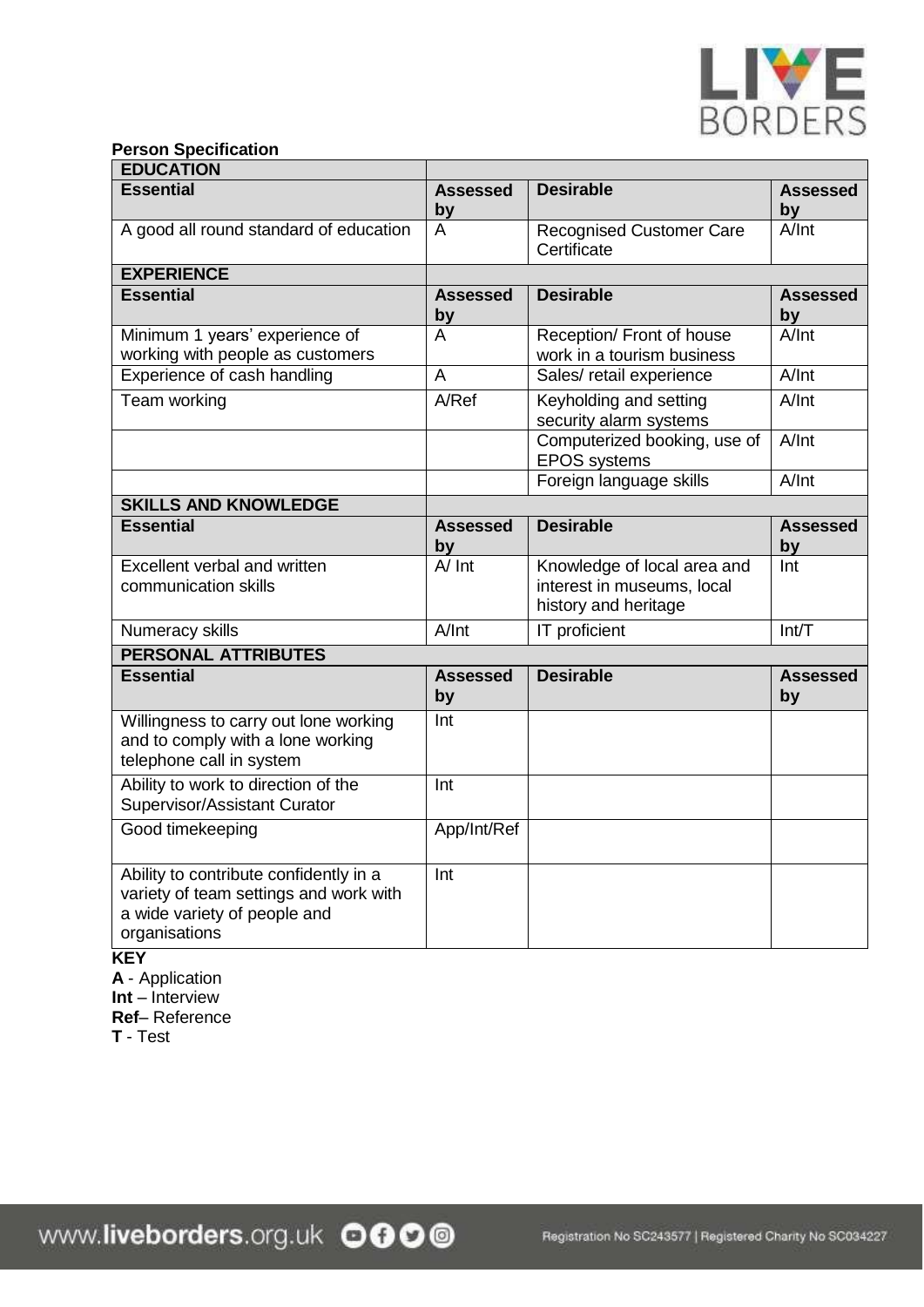

#### **Summary of conditions of service**

| Location:              | Coldstream                                                                                                                                                                                                                                                                                  |
|------------------------|---------------------------------------------------------------------------------------------------------------------------------------------------------------------------------------------------------------------------------------------------------------------------------------------|
| Hours of Work:         | Various hours per week available, worked as agreed with line manager                                                                                                                                                                                                                        |
| Rate of Pay:           | £9.90 per hour                                                                                                                                                                                                                                                                              |
| Payment Method:        | Paid monthly on the last banking day of each month.                                                                                                                                                                                                                                         |
| Equal Opportunities:   | Live Borders is an Equal Opportunities Employer and considers<br>applicants on their suitability for the post regardless of sex, race,<br>religion, disability or sexual orientation.                                                                                                       |
| Presentation:          | Live Borders has strict standards of presentation; which staff are<br>required to comply with. Uniforms are provided for the majority of<br>posts where provided these must be kept clean and well<br>presented. Where a uniform is not provided appropriate business<br>dress is expected. |
| <b>Other Benefits:</b> | Free access to all our sports facilities<br>Cycle To Work Scheme<br>Access to ASVA<br><b>Westfield Healthy Extras</b>                                                                                                                                                                       |

Please note that this is a summary of Live Borders conditions of service. If you are successful at interview and are offered employment, the specific conditions that apply to you will be detailed in your contract.

Registration No SC243577 | Registered Charity No SC034227